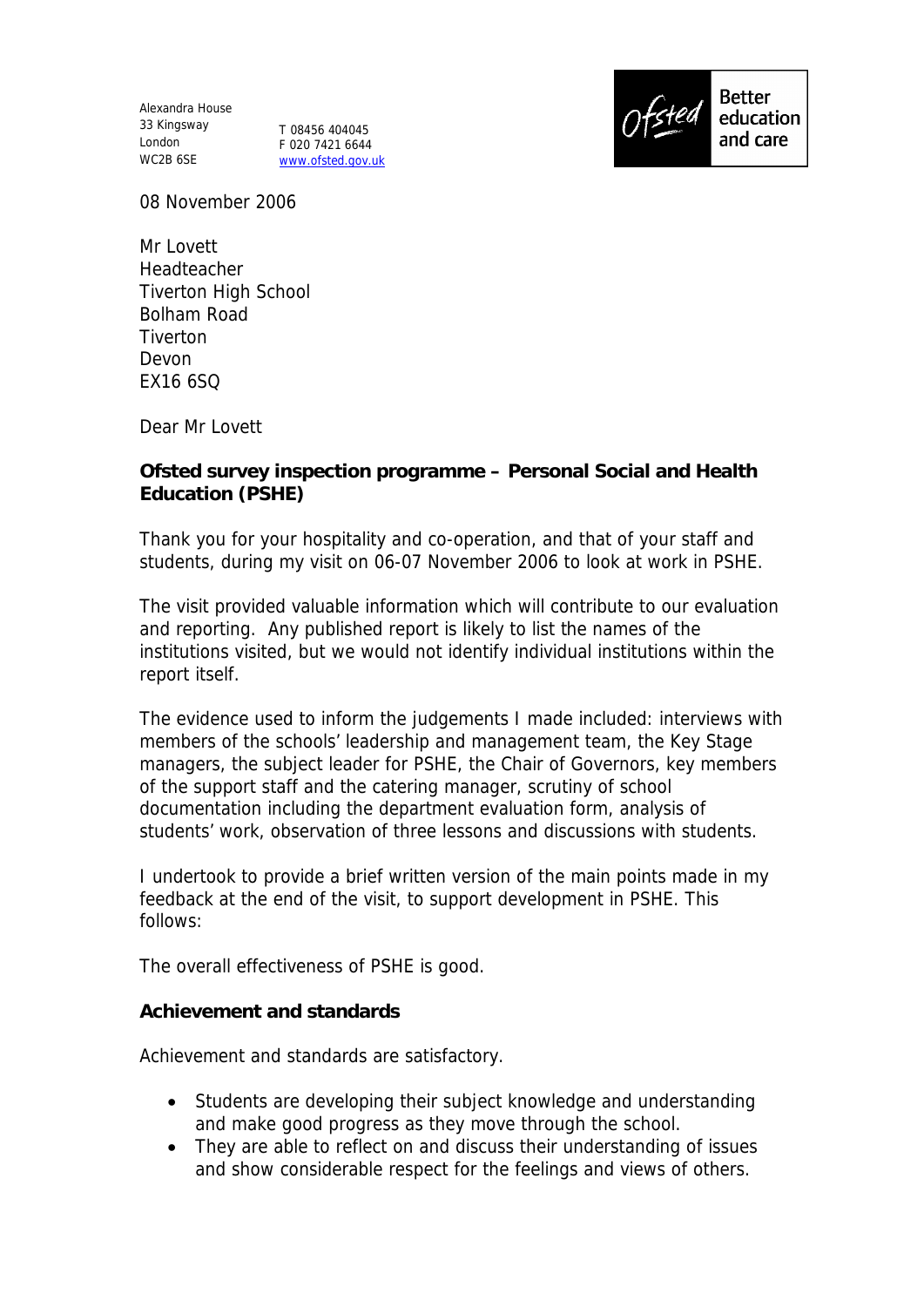They are right in their view that this contributes to the good relationships that exist in the school as they show interest in and respect for the views of others.

**Personal development and well-being**

The personal development and well-being of the students is good with outstanding features.

- Students have a good understanding of the importance of a healthy lifestyle. As they move up the school they develop their understanding of sexual health risks and of drugs and their effects.
- Students feel safe. They report that the school responds appropriately to any issues of bullying.
- The involvement of students in the community is outstanding.
- Students have a good understanding of their personal achievements. At key points, such as Year 9 options, they are well supported so that they are able to make choices that reflect this good understanding of their potential.

**Quality of provision**

**Teaching and learning**

The quality of teaching and learning is good.

• Teachers' lesson planning is good and is based on the detailed guidance provided by the subject leader. The subsequent lessons set high expectations of the students. Lessons proceed at a good pace with effective use made of a range of appropriate teaching methods that include paired and group work as well as general discussions. The students respond enthusiastically and are eager participants in all aspects of their learning.

## **Curriculum**

The quality of the curriculum is good.

- The newly revised curriculum meets the needs of the students. The programme is planned effectively and provides continuity and progression of learning.
- There are good links with work in other subjects. The school's visual arts specialist status is making a significant contribution to PSHE and citizenship through, for example, the outstanding art work in Year 7 on the theme of respect.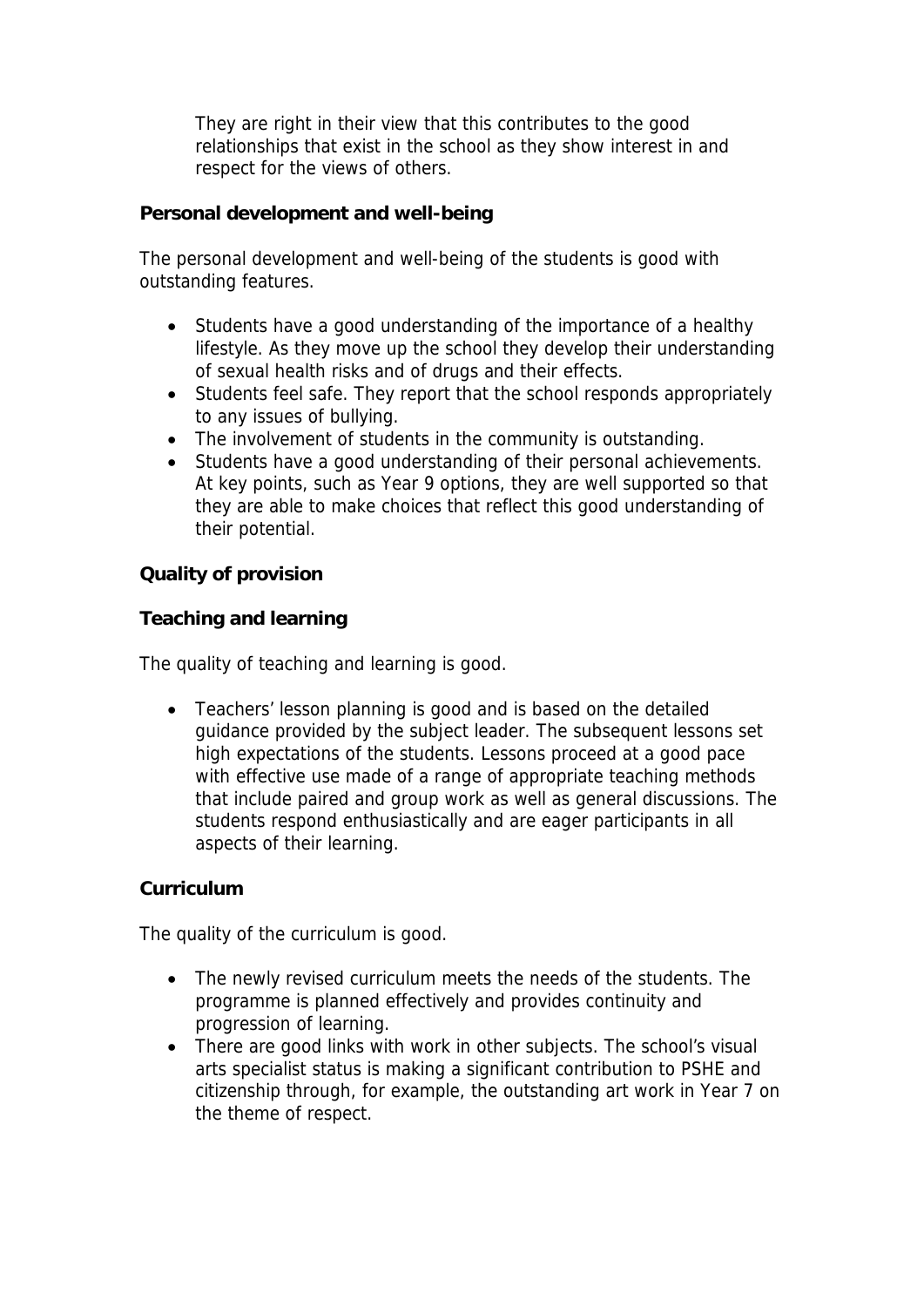## **Student support and guidance**

The quality of support and guidance for the students is outstanding.

- The roles of tutors and Key Stage managers are clearly defined. They, and the students, receive excellent support from key staff such as the welfare officer.
- Students also benefit from excellent academic support. They are set challenging targets and receive regular feedback on their progress.
- Students are rightly concerned that community perceptions of their school are inaccurate.

**Leadership and management**

Subject leadership and management are good.

- The subject leader has reviewed and written high quality quidance for her team.
- All statutory requirements are fully met.

**Specific focus of the inspection: healthy eating**

- The quality of the school meal policy is good.
- The school is working towards meeting the new food standards required for school meals.
- The choice of meals is good. Most students select healthy meals and enjoy the social opportunity that lunch gives them.
- The food technology department has made a good start towards improving students' practical skills.

**Inclusion**

• The students feel that everyone in the school is valued. Relationships between students and with the staff are good. Teaching and learning and the high quality curriculum are well matched to the needs of the students.

**Areas for improvement, which we discussed, included:**

- consider the extent to which careers education and guidance can be provided by tutors as well as the PSHE programme
- determine the extent to which external agencies can continue to provide support to meet the needs of the students.

I hope these observations are useful as you continue to develop PSHE in the school.